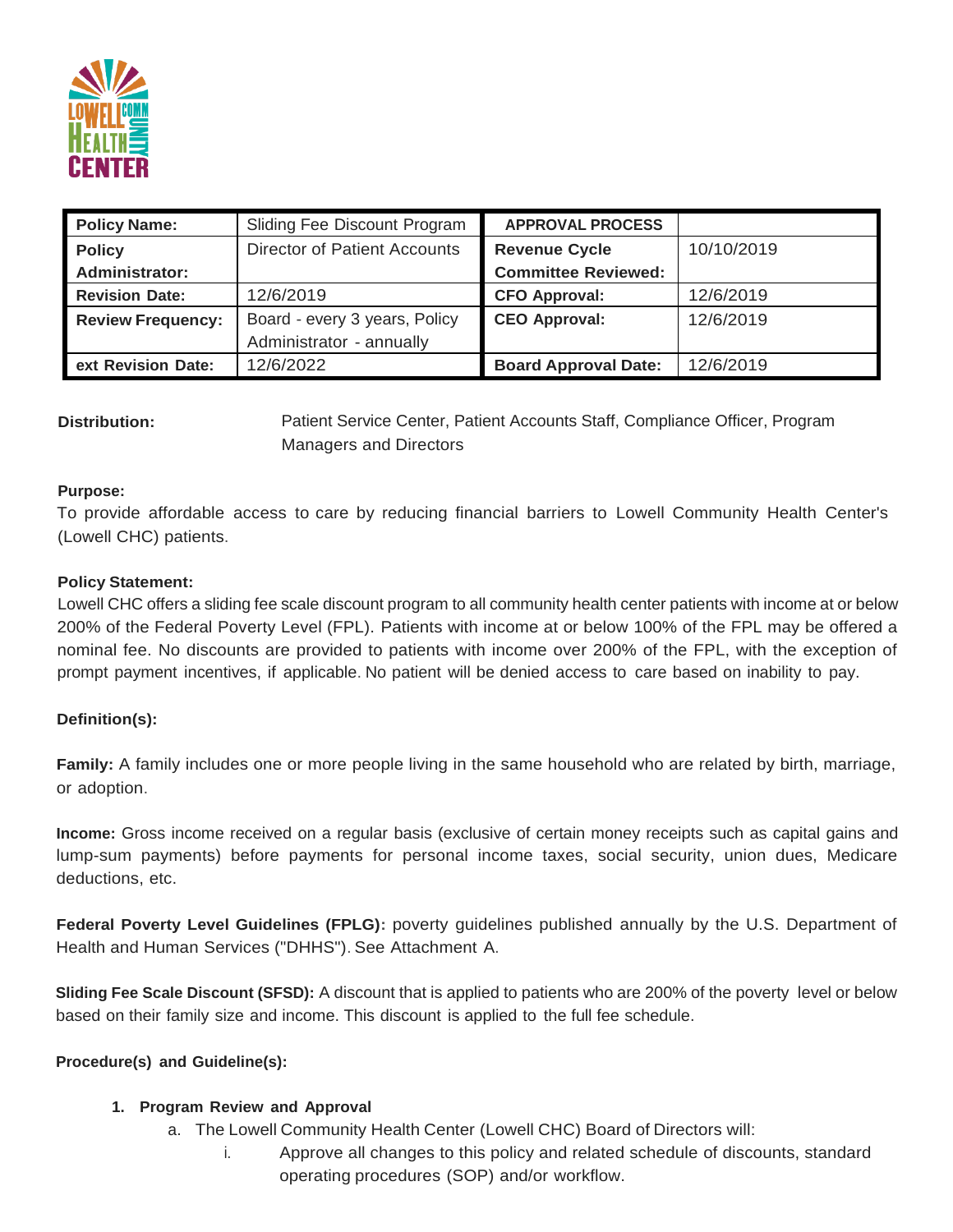- ii. Review discount schedule, policy and procedures every three years to ensure the program is patient centered, improves access to care, and assures that no patient will be denied health care services due to an inability to pay.
- iii. Review that the nominal fee is nominal from the patient's perspective and would not reflect the actual cost of the service being provided. As part of the review, consumer board members provide input and confirm affordability of the nominal fees presented. Additionally, Lowell CHC conducts a patient experience survey which captures feedback on a patient's ability to pay.

# **2. Program Communications**

- a. Lowell CHC will communicate the Sliding Fee Discount Program information to patients, includingeligibility and income verification requirements.
	- i. Program communications will be multilingual and will be included in waiting area signage, patient handouts and the Lowell CHC public website.

# **3. Denial of Care**

No patient will be denied care based on their inability to pay. No aspect of the Sliding Fee Scale Discount program (SFSD), including Lowell CHC's fees themselves, the procedures for assessing patient eligibility or the procedures for collection payments, will create a barrier for the patient to health care services.

# **4. Eligibility Determination**

- a. Lowell CHC Health Benefit Advisor will make all efforts to assist uninsured and underinsured patients in obtaining insurance coverage. A patient's willingness to apply for insurance will not be a condition of eligibility for the SFSD program.
- b. The patient must provide proof of income and declare their family size based on the definition within this policy. The Health Benefit Advisor will use the most recent FPLG in conjunction with the information the patient provided to compute the patient's federal poverty level. - See Attachment C
	- i. If a patient does not have access to the income documents on the day of their appointment, the Health Benefit Advisor will grant a one-time waiver and charge the patient the nominal fee. The Health Benefit Advisor will ask the patient to bring their income verification documents at their next visit.
	- ii. If a patient or the family members within their household do not have income, the Health Benefit Advisor will assist the patient in writing a letter of attestation stating there is currently no income within their household.
- c. The sliding fee scale will be applicable for one year from the date of application. Patients must be re-certified annually, as needed. If the patient's income has changed within the approved year, they are required to contact the Health Benefit department.
- d. It is the policy of Lowell CHC that sliding fee scale discounts shall be applied in a prospective manner. However retroactive coverage may be considered for provision of retroactive discounts, as long as documentation can be provided in support of eligibility during the period of time in question. Discounts may not be more than three (3) months retroactive.

# **5. Eligibility for insured and underinsured Patients**

Discounts for insured and/or underinsured patients will be applied to the patient responsibility (copay, deductible or coinsurance) based on the same eligibility guidelines as the uninsured and/or underinsured. An insured patient will not have greater out-of-pocket responsibilities than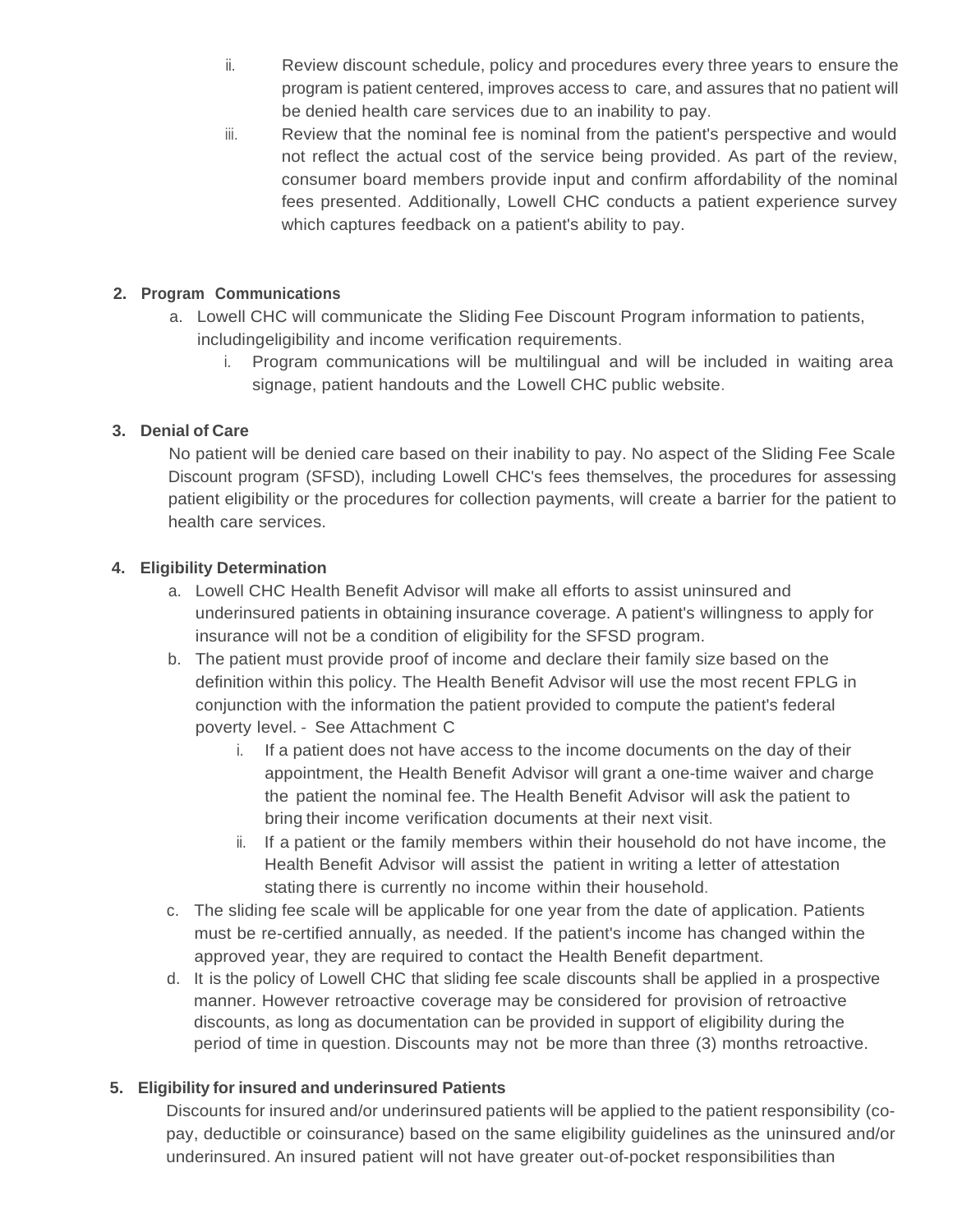an uninsured and underinsured patient will at the same FPL as long as this precluded or prohibited by the applicable insurance contract.

### **6. Sliding Fee Discount**

- a. Patients at or below 100% of the FPL will receive a full discount of services for Medical, Behavioral Health and Vision Care. A nominal fee will apply for Dental, Acupuncture, and Massage Therapy. Full fee is required for contact, fitting and eyewear.
- b. Patients between 101% and 200% of the FPL will receive a sliding discount based on their FPL and services rendered.
- c. No discounts will be provided to any patients above 200% of the FPL.

# **7. Third Parties Providing Care to LCHC Patients**

- a. For services within Lowell CHC's approved scope of project, which are provided by contract or referral agreement, the Director of Patient Accounts reviews and maintains documentation of third-party sliding fee discounts to ensure that they meet or exceed Lowell CHC's sliding fee policy discounts and make certain that financial barriers to care are minimized.
- b. Lowell CHC makes every effort to ensure that contracts with third-parties within Lowell CHC's scope of services are compliant with HRSA sliding fee scale requirements. When compliance cannot be attained through the contract, Lowell CHC will negotiate with the third party on a patient by patient basis to ensure the patient's financial responsibility does not exceed the responsibility outlined in Lowell CHC's sliding fee scale policy.

### **8. Vision Products**

a. Patients will be notified of these out of pocket costs prior to visits.

**References:** HRSA Compliance Manual

**Previous Revisions/Review Dates:** 3/15/2017, 2/15/2018, 10/11/2019

**Attachments:** (A) 2019 Federal Poverty Guidelines, (B) LCHC 2019 Sliding Fee Discount Scale, (C) Lowell CHC Sliding Fee Discount Program Application

**Policy Approvals:** 

 $216/2019$ 

Chief Financial Office

**Date** 

Date

**Executive Officer** 

Chair of the Board of

Date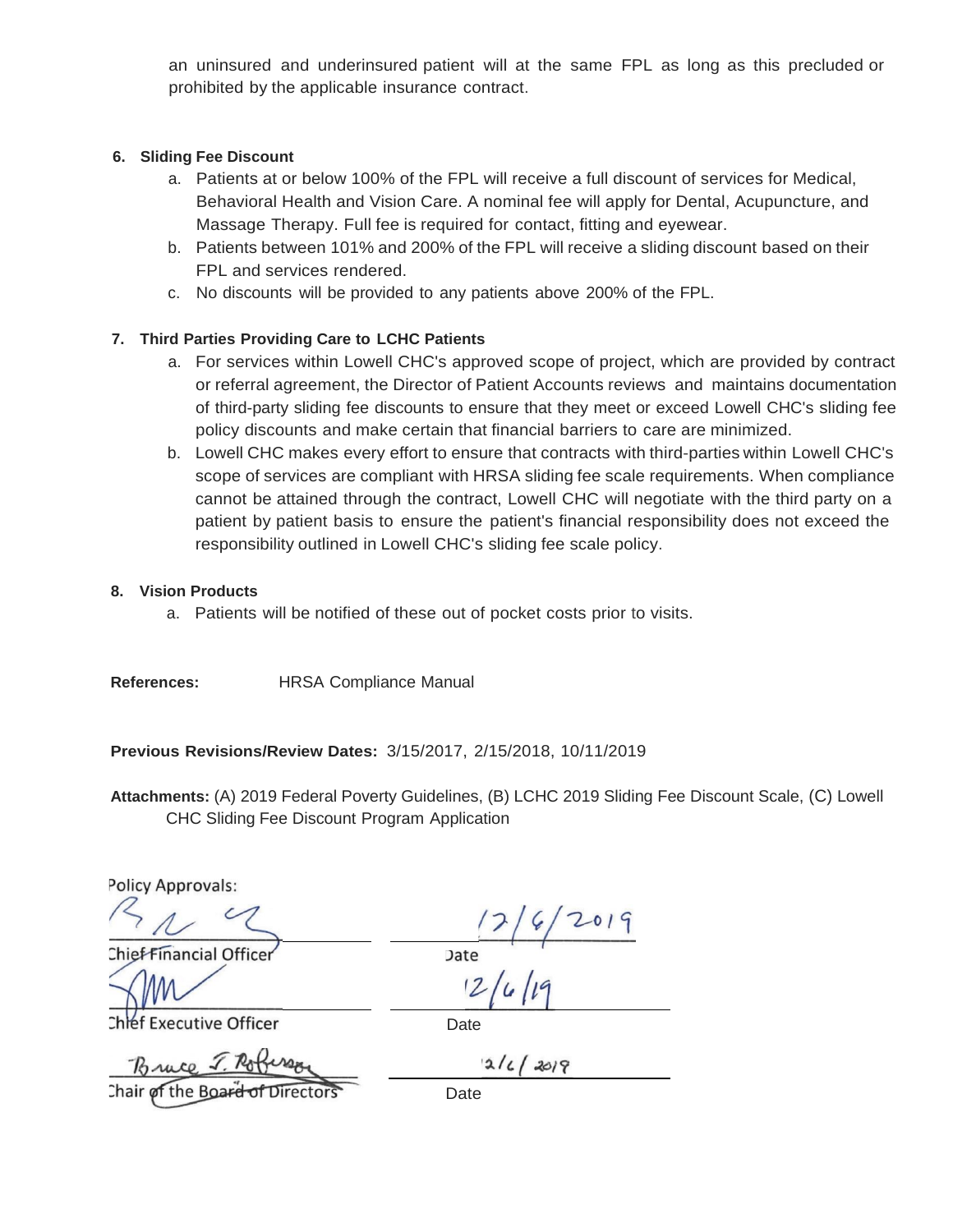### **ATTACHMENT A**

2022 U.S. Department of Health and Human Services (DHHS) Federal Poverty Guidelines: Effective 3/1/2022

| <b>Poverty Levels</b> | $0\% - 100\%$            | $101% -$<br>125% | $126% -$<br>150% | $151% -$<br>175% | 176% -<br><b>200%</b> | <b>Over 200%</b> |
|-----------------------|--------------------------|------------------|------------------|------------------|-----------------------|------------------|
| * Family Size         | Annual Income-Less Than: |                  |                  |                  |                       |                  |
| $\mathbf{1}$          | \$13,590                 | \$16,988         | \$20,385         | \$23,783         | \$27,180              | > \$27,180       |
| $\overline{2}$        | \$18,310                 | \$22,888         | \$27,465         | \$32,043         | \$36,620              | > \$36,620       |
| 3                     | \$23,030                 | \$28,788         | \$34,545         | \$40,303         | \$46,060              | > \$46,060       |
| $\overline{4}$        | \$27,750                 | \$34,688         | \$41,625         | \$48,563         | \$55,500              | > \$55,500       |
| 5                     | \$32,470                 | \$40,588         | \$48,705         | \$56,823         | \$64,940              | > \$64,940       |
| $6\phantom{1}$        | \$37,190                 | \$46,488         | \$55,785         | \$65,083         | \$74,380              | > \$74,380       |
| $\overline{7}$        | \$41,910                 | \$52,388         | \$62,865         | \$73,343         | \$83,820              | > \$83,820       |
| 8                     | \$46,630                 | \$58,288         | \$69,945         | \$81,603         | \$93,260              | > \$93,260       |

\*For family units with more than 8 persons, add \$4,720 for each additional person.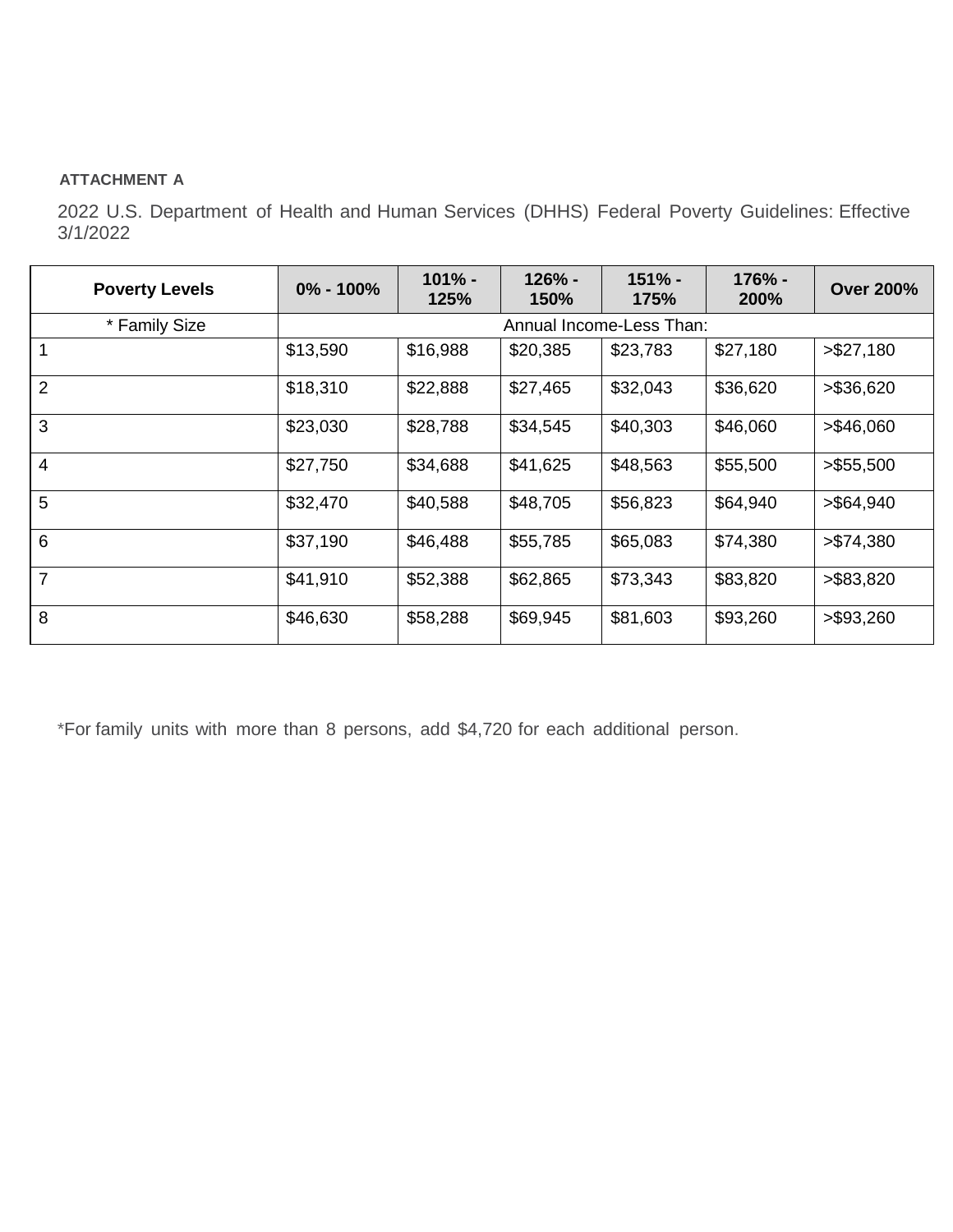**Sliding Fee Scale - Patient's Responsibility of Charges**

| <b>Poverty Levels</b>                               | $0\% - 100\%$                                                                               | $101% -$<br>125%                                                                              | $126% -$<br>150%                                                                           | $151% -$<br>175%                                                                       | 176% -<br>200%                                                                           | <b>Over 200%</b> |
|-----------------------------------------------------|---------------------------------------------------------------------------------------------|-----------------------------------------------------------------------------------------------|--------------------------------------------------------------------------------------------|----------------------------------------------------------------------------------------|------------------------------------------------------------------------------------------|------------------|
| <b>Visit Type</b>                                   | <b>Patient Responsibility</b>                                                               |                                                                                               |                                                                                            |                                                                                        |                                                                                          |                  |
| <b>Medical/Behavioral</b>                           | \$0                                                                                         | \$10                                                                                          | \$20                                                                                       | \$25                                                                                   | \$30                                                                                     | <b>Full Fee</b>  |
| <b>Acupuncture/Massage</b><br><b>Therapy visit</b>  | \$16                                                                                        | \$22                                                                                          | \$26                                                                                       | \$32                                                                                   | \$36                                                                                     | <b>Full Fee</b>  |
| <b>**Vision Care Visits</b>                         | \$0                                                                                         | \$10                                                                                          | \$20                                                                                       | \$25                                                                                   | \$30                                                                                     | <b>Full Fee</b>  |
| <b>Preventative and diagnostic</b><br>dental visits | \$5                                                                                         | \$20                                                                                          | \$25                                                                                       | \$30                                                                                   | \$35                                                                                     | <b>Full Fee</b>  |
| <b>Emergency dental treatment</b><br><b>visits</b>  | \$15                                                                                        | \$30                                                                                          | \$35                                                                                       | \$40                                                                                   | \$45                                                                                     | <b>Full Fee</b>  |
| Routine dental treatment<br>visits                  | \$30                                                                                        | 20% of full<br>fee                                                                            | $40\%$ of<br>full fee                                                                      | $60\%$ of full<br>fee                                                                  | 80% of full<br>fee                                                                       | <b>Full Fee</b>  |
| Root canal treatment dental<br>visits               | \$40                                                                                        | 20% of full<br>fee                                                                            | 40% of<br>full fee                                                                         | 60% of full<br>fee                                                                     | 80% of full<br>fee                                                                       | Full Fee         |
| <b>Outside lab dental visits</b>                    | Full lab fee $+$<br>$10\%$ of<br>difference<br>between lab fee<br>and full<br>procedure fee | Full lab fee $+$<br>$20%$ of<br>difference<br>between lab<br>fee and full<br>procedure<br>fee | Full lab fee<br>$+40%$ of<br>difference<br>between lab<br>fee and full<br>procedure<br>fee | Full lab fee +<br>60% of<br>difference<br>between lab<br>fee and full<br>procedure fee | Full lab fee $+$<br>80% of<br>difference<br>between lab<br>fee and full<br>procedure fee | <b>Full Fee</b>  |

\*\* Lowell CHC offers optional optical products, including contact lens and evaluation, at full fee. Lowell CHC also offers a range of package pricing for eye wear and maintains a family fund that covers the charge of non-premium glasses for eligible applicants.